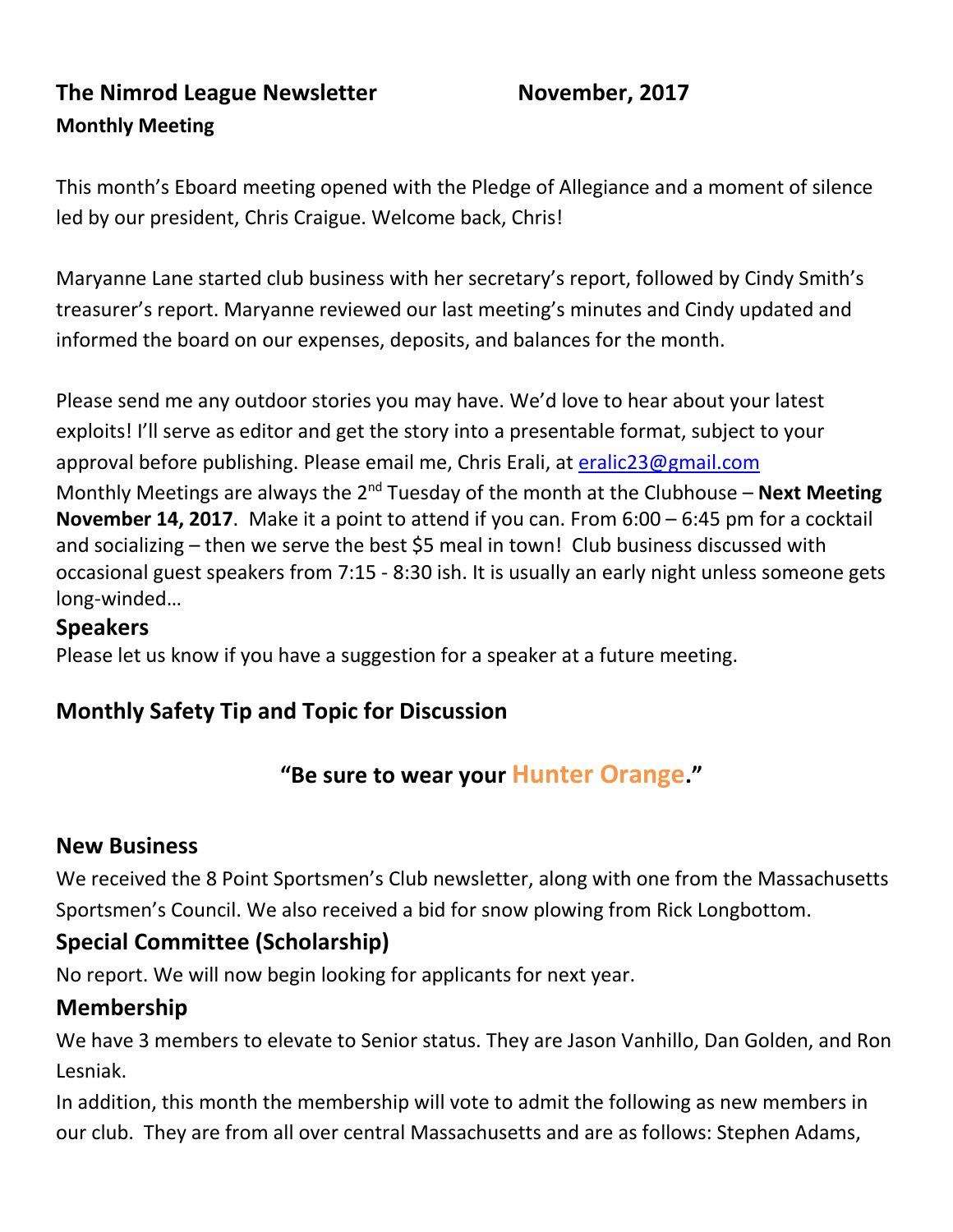Christine Ewald, David Boyd, Salvatore Algieri, Gary Bevilacqua, Nicholas Tringue, Max Trumble, Tony Casela and finally Robert Massar.

To our 9 new prospective members, please join us on our next general monthly meeting, Tuesday, November 14<sup>th</sup> when we welcome you to our club.

# **Important Reminder:** *If you have not received your envelope packet with raffle tickets and membership documents, the club may NOT have your CORRRECT ADDRESS! Please contact Dave Fillow to update your club profile. All dues for next year should be submitted by January 1, 2018. Thanks!*

## **Board of Trustees**

Chris Craigue reported that four audits are complete. The Trap, Bar, Membership, and our Investment Accounts all checked out. Kudos to all for a job well-done!

## **Trap/Skeet**

Thursday nights have been a little quiet. We did have 34 squads for the Turkey Shoot this past Sunday. The Cabela's card was won by AJ Olivieri, and we still have 11 turkeys left. There is some concern that our numbers were down. It was thought that perhaps we need to do a better job of informing and encouraging attendance to the membership.

## **Kitchen**

Bruce Ebbeson reports that the dishwasher has been repaired and is now reaching the proper temperature during the rinse cycle. We had the refrigerator go down and we lost all the food. The temperature read 90 degrees. All condiments and any food were lost and had to be thrown out. We also need to consider replacing an attic vent fan. We will be moving all repairs under one company to make it easier to contact and cut response time. We had portable burners disappear for a while. They were unavailable when needed. There was some discussion of changing the locking codes to prevent the equipment from disappearing again. Upcoming chefs: Dave Oriol for November and Don French in December.

## **Game Dinner**

Our game dinner is scheduled for May in 2018. The hunting season is upon us! Keep NIMROD in mind when you bag something. Please leave any donations for next year's dinner in the kitchen freezer and notify Bruce Ebbeson at 508-853-1589.

Remember to label all packages to identify type of game and date.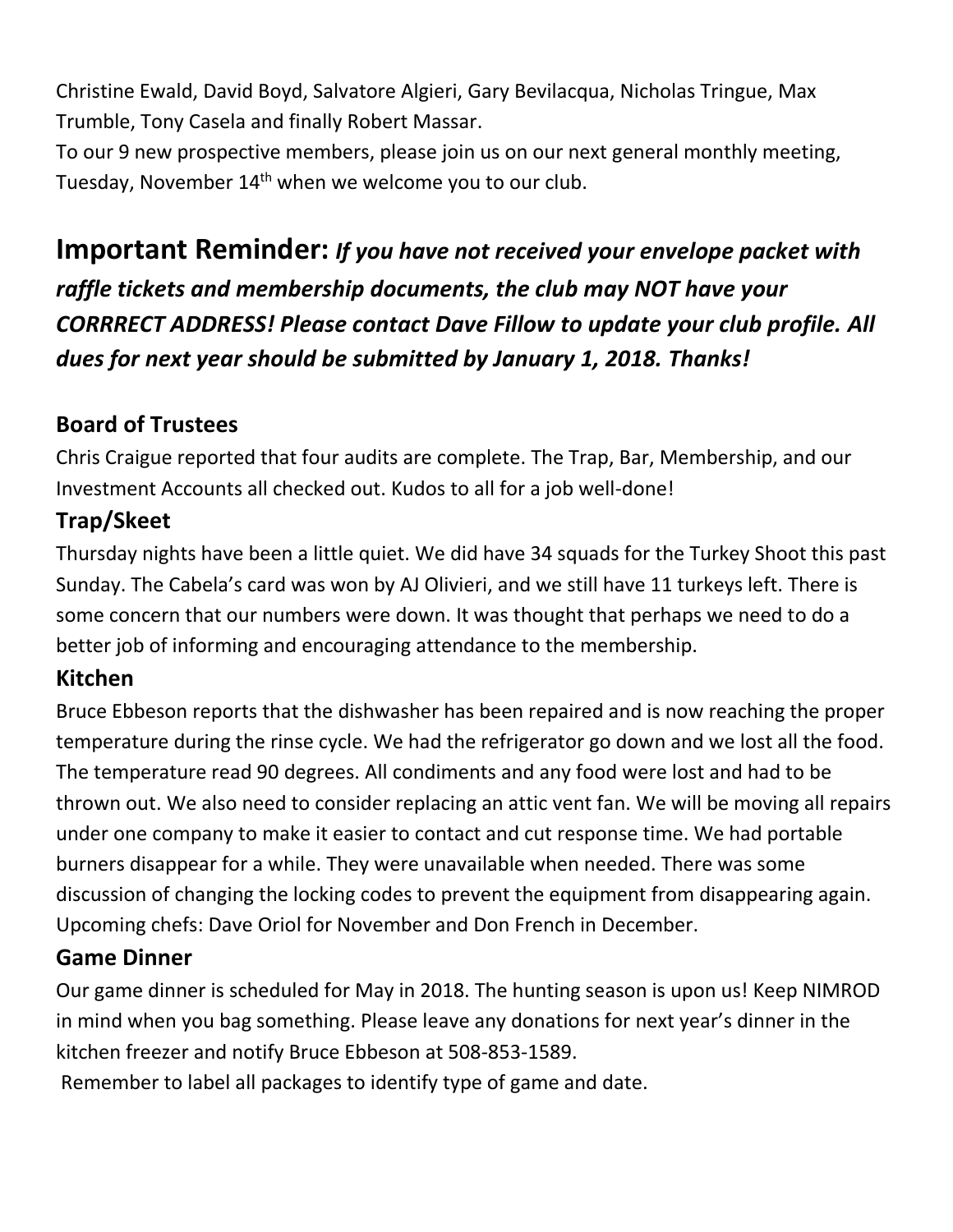## **Rifle Range**

The results of the Bench Rest Match are in. We had seven shooters compete in two classes: heavy barrel and hunting barrel. Congratulations to all the winners!

HEAVY BARREL 1ST Mark Plouffe .334 5 shot group size 2nd Ed Reitz .831 5 shot group size 3rd Tom Wiegand .926 5 shot group size

HUNTER BARREL

1ST Kevin Newell 1.420 5 shot group size 2nd Ed Reitz 1.778 5 shot group size 3rd Vincent Mastroiani 2.330 5 shot group size

Tom Wiegand is a little frustrated with a group of shooters who left the range a mess. Prior to this incident, he has been pleased with most members efforts to maintain the range in an orderly fashion. He reports that last week there was an overflowing trash barrel and "brass" covering the concrete pad with additional large amounts in front of the pad and behind. An investigation will ensue. Someone or several people were clearly irresponsible and did not clean up! Security video of the entry gate will be checked.

#### **House**

Our flooring is showing its age. Ralph Cochran is researching this issue along with the exhaust fan. He has sample flooring for the Eboard to consider. With future inspections, this may become an issue and next year's budget may have to include funding for a new floor. Permit and paperwork are still being processed from the DCR on our range project. Watershed concerns are pretty routine, and Chris Craigue our front man on this. A representative from the DCR will review our plans, site and our property. We don't anticipate any problems, but we also don't have a timeline on completion.

### **Executive Board**

This month's meeting adjourned at 8:48 PM. We aim for the newsletter to convey the highlights. E Board meetings are held at 7 PM the last Tuesday of the month. Members are welcome if you would like to come and observe our club's operation. Our membership can be very proud of the board and the time and effort that is made by everyone to keep our club running smoothly. Member concerns are always addressed. Many times, one board member will inform others that a single member voiced a certain matter that he/she found troubling.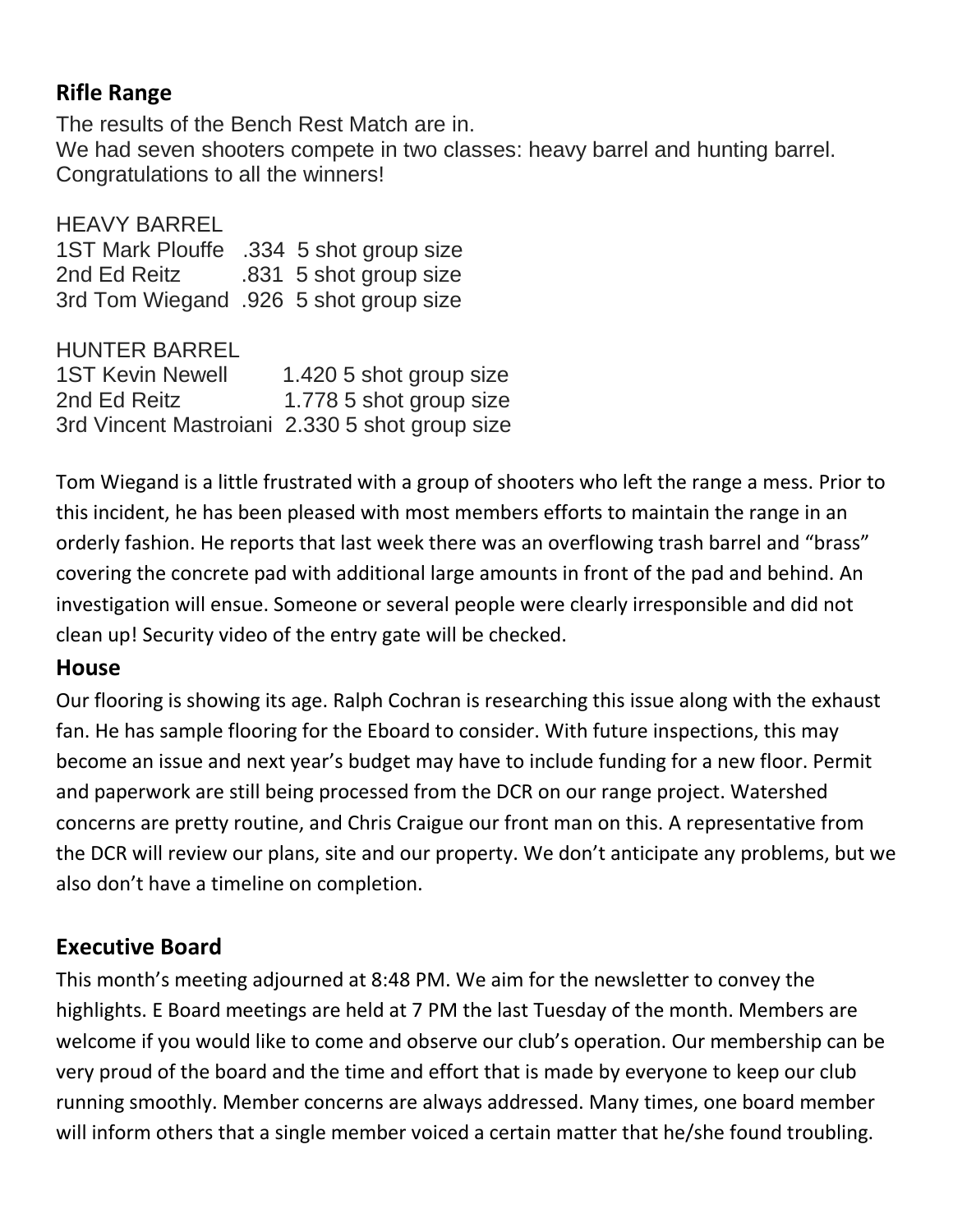Our club can rest assured that any points brought up by a member are ALWAYS brought to the attention of the entire board.

## **Grounds**

Rick Longbottom submitted a bid for snowplowing. The rates look to be the same as last year. The bid was voted on and accepted. We are ready for winter! It's nice feeling to know we are prepared for any snow coming our way.

## **Finance**

The market fluctuates as we all know. Smart investors stay the course.

## **Bar**

All is well with the bar. We most recently covered the Paint Party. A \$1,000.00 net for the most recent events was submitted to Treasurer Cindy Smith for deposit.

## **Birds**

The Youth Bird Hunt was a success with 11 young folks participating in our annual event. Regular Saturday hunts are going well too. Several members have commented on the "good size" of the pheasants.

## **Revenue**

## **Special Committee: 30 Guns in 30 Days**

Our fundraiser selling period has ended and the winning ticket-holders will be announced soon. All results are forthcoming.

## **Archery**

No report. Jason bagged a deer and was busy with the process of "field to table." Congratulations, Jason!

## **Worcester County League of Sportsmen**

Al Afonso thanks Chris and Connor for butchering a red stag at Cabela's. Facebook has a post covering the event. Bump stock legislation is being passed and made into law. Additionally, there has been much discussion on language governing trigger modification as well as Sunday hunting. Kid's Day planning meetings will begin. Let see what activities the committee comes up with. See Joe Afonso if you'd like to volunteer to help on this project. The upcoming Outdoor Show in Boxborough could use some volunteers as well.

## **Grant Writer**

Tina Gianos has submitted two applications for grants with the NRA. One is to continue land development for Archery. A second is for safety equipment and bird purchases to expand opportunities at our Youth Hunts. There is in addition to the NRA applications a third one which is a Habitat Grant. The outcomes on that one should be forthcoming in the next couple of